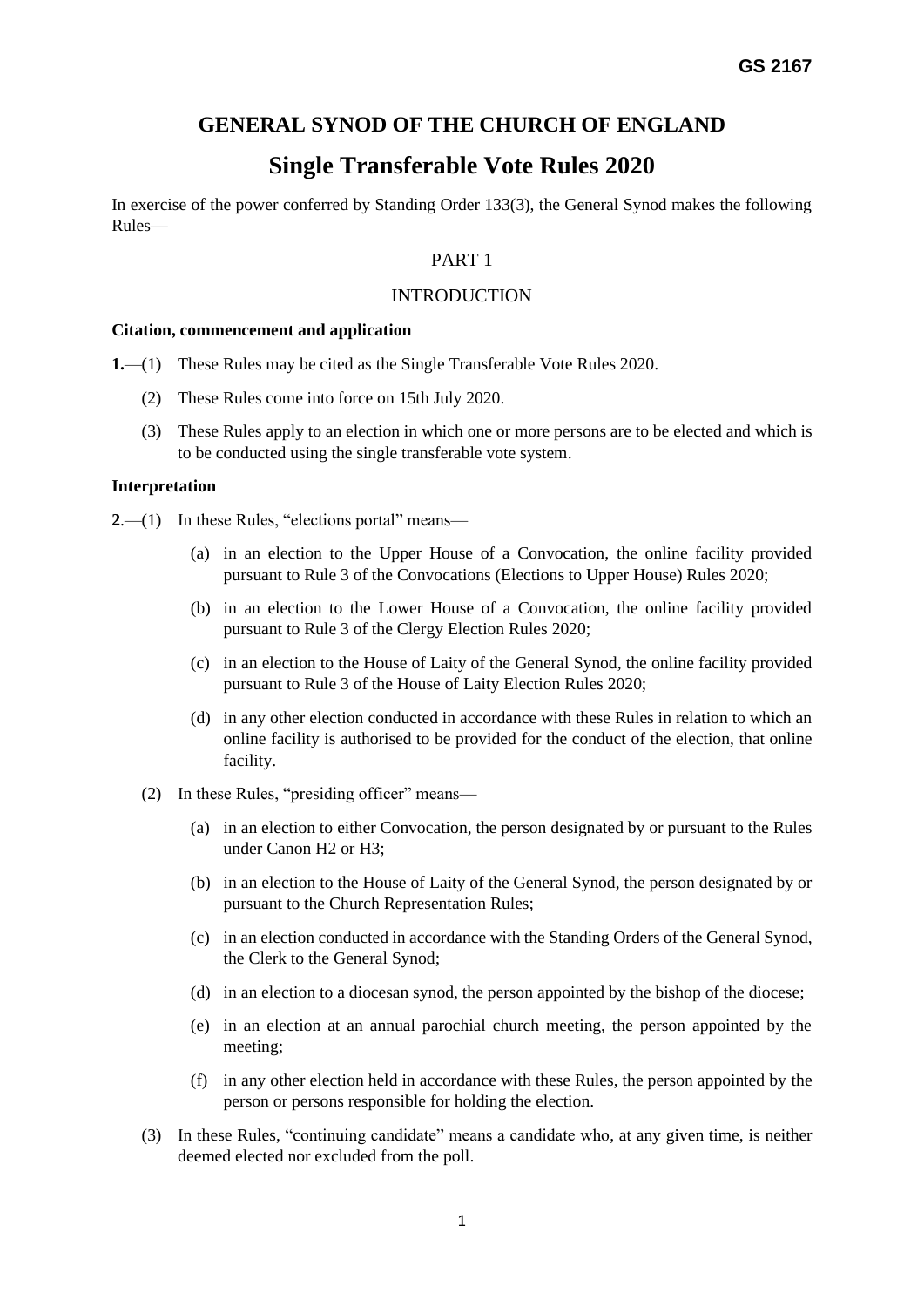(4) In these Rules—

 "first preference" means the figure "l" alone opposite the name of a candidate, "second preference" means the figure "2" alone opposite the name of a candidate in succession to the figure "1", "third preference" means the figure "3" alone opposite the name of a candidate in succession to the figures "1" and "2", and so on;

"next available preference" means a second or subsequent preference recorded in consecutive numerical order for a continuing candidate, with the preferences next in order on the voting record for candidates already elected or excluded from the poll being ignored.

(5) In these Rules—

"voting record", in relation to an election, means—

- (a) in so far as the election is conducted by means of an elections portal, the record of a vote cast by means of the election portal;
- (b) otherwise, a voting paper;

"transferable record" means a voting record on which, following a first preference, one or more subsequent preferences are recorded in consecutive numerical order for a continuing candidate;

"non-transferable record" means, subject to paragraph (6), a voting record on which no subsequent preferences are recorded for a continuing candidate.

- (6) For the purposes of these Rules, a voting record is to be treated as having become a nontransferable record whenever—
	- (a) the names of two or more candidates (whether continuing or not) are marked with the same number and are next in order of preference, or
	- (b) the name of the candidate next in order of preference (whether continuing or not) is marked either by a number not following consecutively after some other number on the voting record or by two or more numbers, or
	- (c) for any other reason it is not possible to determine for which of the continuing candidates the next available preference of the voter is recorded.
- (7) A reference in these Rules to a "parcel" or "sub-parcel" of voting records is, in so far as an election is conducted by means of an elections portal, to be read as a reference to a group or sub-group, created by means of the portal, of the voting records cast by using the elections portal.
- (8) In these Rules—

"original vote", in relation to a candidate, means a vote derived from a voting record on which a first preference is recorded for that candidate;

"transferred vote", in relation to a candidate, means a vote derived from a voting record on which a second or subsequent preference is recorded for that candidate;

"quota" means the number determined under Rule 9;

"surplus" means the number of votes by which the total number of the votes, original and transferred, credited to a candidate exceeds the quota.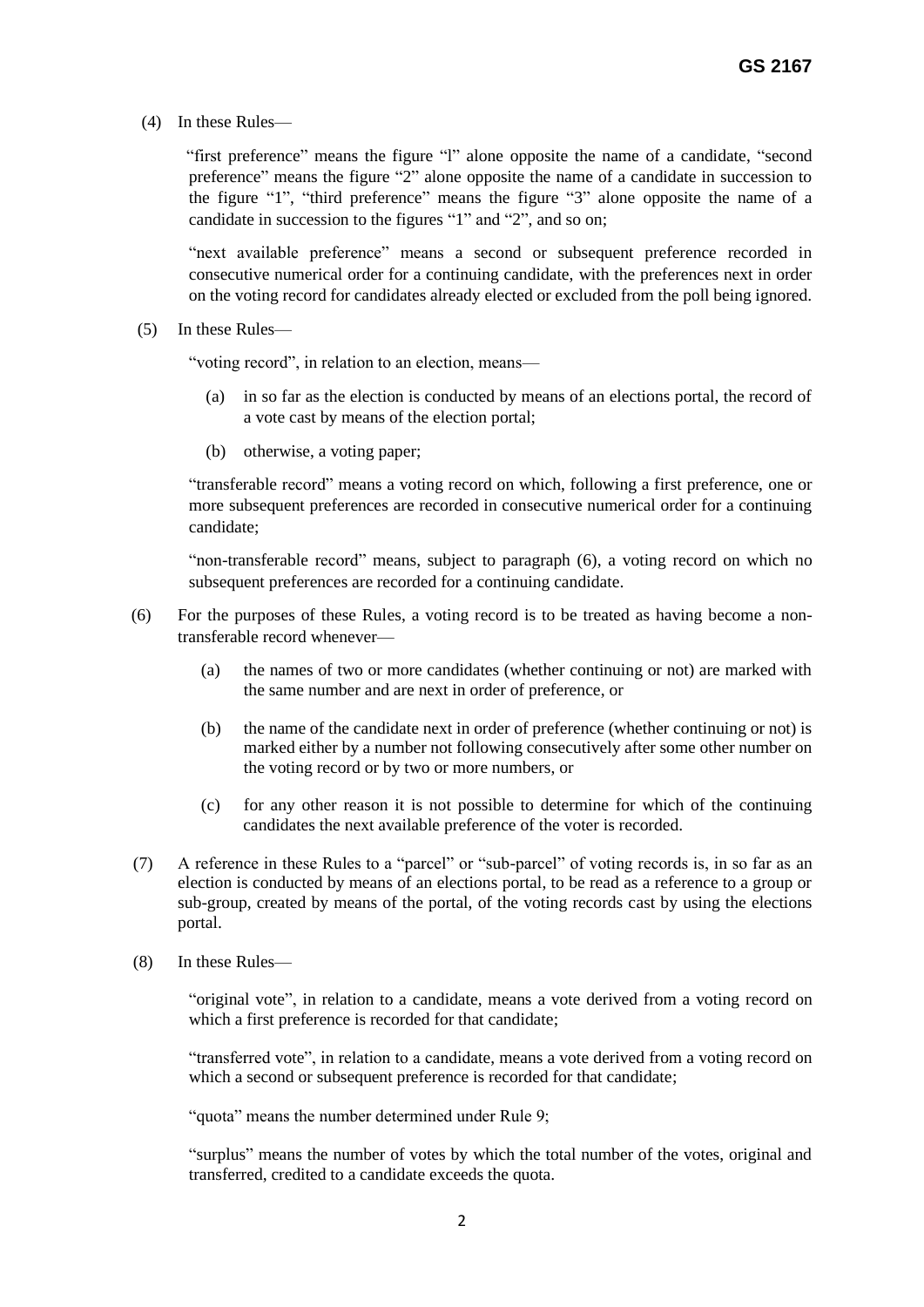- (9) In these Rules, "stage" means
	- (a) all the operations involved in the counting of the first preferences recorded for candidates, or
	- (b) all the operations involved in the transfer of the surplus of an elected candidate, or
	- (c) all the operations involved in the transfer of the votes of an excluded candidate.
- (10) A reference in these Rules to "determining by lot" is, in a case involving the use of an elections portal, a reference to taking the following steps—
	- (a) first, mixing and drawing at random by means of the elections portal, the name of each candidate;
	- (b) second, in cases of exclusion, to exclude the candidate or candidates concerned in the order in which their names are drawn and, in cases where surpluses are to be transferred, to transfer the surpluses in the order in which the names are drawn.
- (11) A reference in these Rules to "determining by lot" is, in a case involving voting papers, a reference to taking the following steps—
	- (a) first, to write the name of each candidate on a slip of paper, with all such slips being similar to each other;
	- (b) second, to fold each slip so as to prevent the identification of any candidate;
	- (c) third, to mix up the slips and draw them at random;
	- (d) fourth, in cases of exclusion, to exclude the candidate or candidates concerned in the order in which their names are drawn and, in cases where surpluses are to be transferred, to transfer the surpluses in the order in which the names are drawn.

## PART 2

## NOMINATIONS

### **Nominations**

- **3.**—(1) Every nomination (whether made by following the procedure provided for by an elections portal or by completing a nomination paper) must contain—
	- (a) the full name (including any title and preferred style) and postal address of the candidate;
	- (b) a declaration of the candidate's willingness to serve.
	- (2) Where oral nominations are permitted, a nomination is in order if—
		- (a) the candidate is described in such a way as to ensure that the candidate's identity is known to each voter and to the presiding officer, and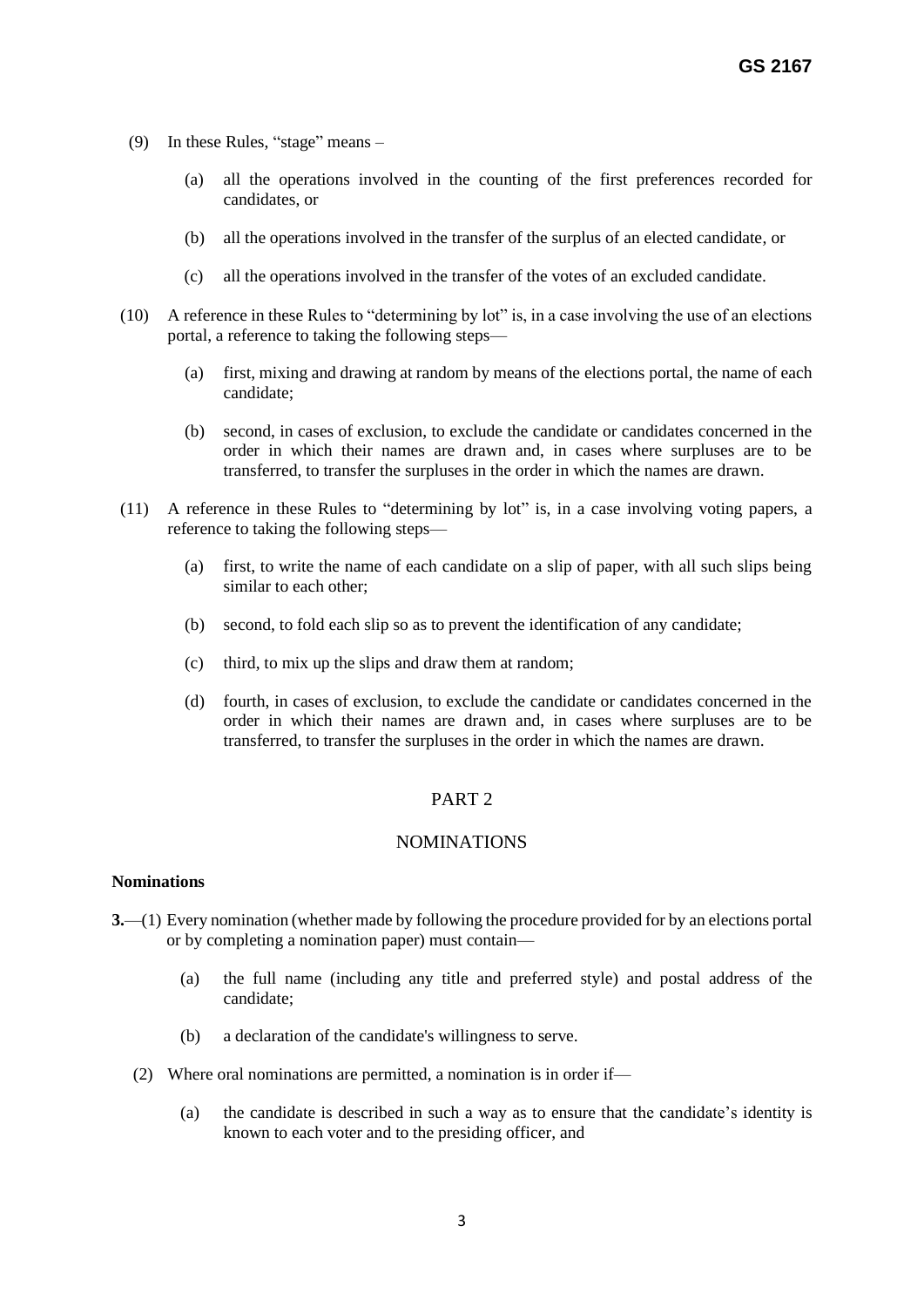- (b) there is, in the opinion of the meeting, sufficient evidence of the candidate's willingness to serve.
- (3) Where a presiding officer is notified of the death of a candidate, or a candidate signifies in writing to the presiding officer (whether sent by electronic or other means) that the candidate wishes to withdraw from the election, or a candidate is found by the presiding officer to be ineligible for election, the presiding officer must, immediately after sorting the voting records, cause the voting records with a first preference for that candidate to be transferred to the second preference as if that were the original vote, unless it is a non-transferable voting record in which case it must be set aside.
- (4) This Rule is to be read with—
	- (a) in the case of an election to the Upper House of a Convocation, Rule 9 of the Convocations (Elections to Upper House) Rules 2020,
	- (b) in the case of an election to the Lower House of a Convocation, Rules 25 and 35 of the Clergy Election Rules 2020,
	- (c) in the case of an election to the House of Laity of the General Synod, Rules 6 and 18 of the House of Laity Election Rules 2020.

## PART 3

## VOTING

#### **Voting records**

- **4.**—(1) In an election to be conducted by means of an elections portal, a list of the candidates, described as in their respective nominations, must be displayed within the elections portal.
	- (2) In an election to be conducted by post, the voting paper must consist of a paper containing a list of the candidates, described as in their respective nominations.
	- (3) In an election to be conducted at a meeting, or partly at a meeting and partly by post, the voting paper must consist of a paper containing a list of candidates, described in such a way as to ensure that the identity of each candidate is known to each voter and to the presiding officer.

#### **Method of voting**

- **5**.—(1) Each voter has one transferable vote.
	- (2) When recording a vote, a voter—
		- (a) must place by means of the elections portal or on a voting paper the figure "1" opposite the name of the candidate for whom the voter is voting, and
		- (b) may in addition indicate the order of the voter's choice or preference for as many other candidates as the voter pleases by placing against their respective names the figures "2", "3", "4", "5" and so on in consecutive numerical order.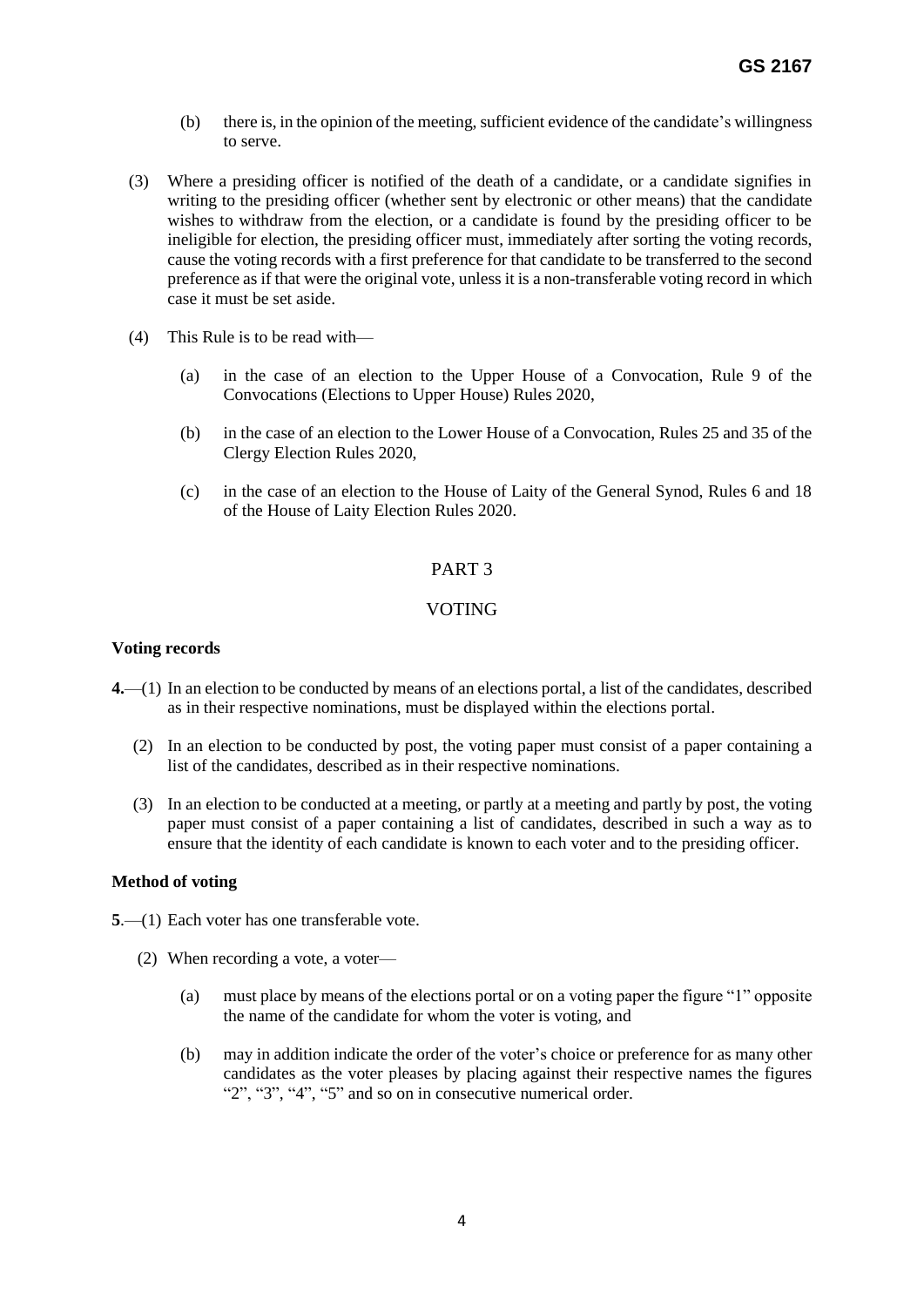## **Spoilt voting papers**

**6.** A voter who has inadvertently dealt with a voting paper in such a manner that it cannot be conveniently used is entitled, on delivering it to the presiding officer and proving the inadvertence to the presiding officer's satisfaction, to obtain another voting paper in the place of the spoilt paper; and the spoilt paper must be immediately cancelled.

## **Invalid voting records**

**7**.—(1) A voting record is invalid if—

- (a) in a case involving the use of a voting paper, it is not signed by the voter on its reverse, or
- (b) the figure "1" standing alone indicating a first preference is not placed against the name of any candidate, or
- (c) the figure "1" standing alone indicating a first preference is placed opposite the name of more than one candidate, or
- (d) the figure "1" indicating a first preference and some other figure are placed opposite the name of the same candidate, or
- (e) it is not possible to determine for which candidate the first preference of the voter is recorded.
- (2) This Rule is to be read with—
	- (a) in the case of an election to the Upper House of a Convocation, Rule 13(7) of the Convocations (Elections to Upper House) Rules 2020,
	- (b) in the case of an election to the Lower House of a Convocation, Rules 28(10) and (11) and 39(8) of the Clergy Election Rules 2020, and
	- (c) in the case of an election the House of Laity of the General Synod, Rules 10(10) and (11) and 22(8) of the House of Laity Election Rules 2020.

## PART 4

## QUOTA AND SURPLUS

### **Sorting and counting voting records**

- **8.**—(1) The presiding officer, after rejecting any voting records that are invalid, must cause the valid voting records to be arranged in parcels according to the first preferences recorded for each candidate.
	- (2) The presiding officer must count the number of voting records in each parcel and must credit each candidate with a number of votes equal to the number of valid voting records on which a first preference has been recorded for that candidate.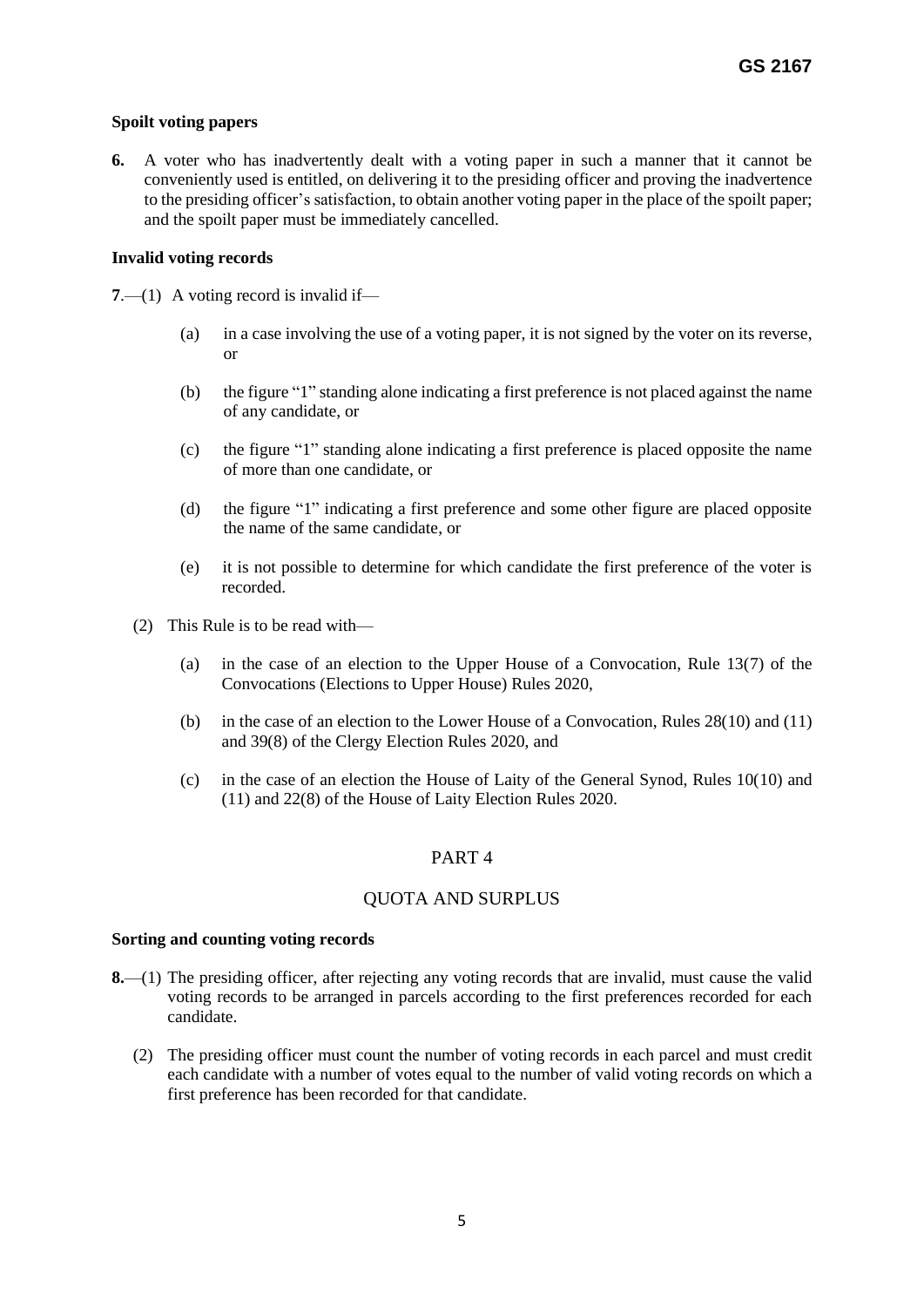## **The quota**

- **9.**—(1) The presiding officer must add together the numbers of votes credited to all the candidates and then divide the sum by a number exceeding by one the number of vacancies to be filled, with the division being rounded up to two decimal places.
	- (2) The number determined in accordance with this Rule which is sufficient to ensure the election of a candidate is referred to in these Rules as "the quota".

## **Candidate with quota deemed to be elected**

**10.** If the value credited to a candidate is equal to or greater than the quota, that candidate is deemed to be elected, provided that the number of candidates deemed to be elected does not exceed the number of vacancies to be filled; and this Rule and the subsequent Rules in this Part are subject to Part 6 (constraints).

## **Value greater than quota and equal surpluses**

- **11**.—(1) If at the end of any stage of the count, the value credited to one or more candidates is greater than the quota, the presiding officer must, subject to the other provisions of this Part, transfer the largest surplus.
	- (2) If two or more candidates each have an equal surplus, the presiding officer must transfer the surplus of the candidate who was credited with the greatest value at the earliest stage at which the values credited to such candidates were unequal.
	- (3) If the values credited to such candidates were equal at all stages of the count, the presiding officer must determine by lot which surplus to transfer.

### **Transfer of surplus deferred**

- **12**.—(1) If one or more candidates have surpluses, and the total value of the surpluses does not exceed the difference between the total value credited to the candidate with the lowest value and the value credited to the candidate with the next lowest value, the transfer of such surplus or surpluses must be deferred.
	- (2) If there is more than one candidate with the lowest value, the transfer of any surpluses must not be deferred.

### **Surplus from original votes**

- **13**. If the value credited to a candidate whose surplus is to be transferred is a value which arises out of original votes only, the presiding officer—
	- (a) must examine all the voting records in the parcel of that candidate,
	- (b) must arrange the transferable records in sub-parcels according to the next available preferences for continuing candidates recorded, and
	- (c) must make a separate sub-parcel of the non-transferable records.

### **Surplus from transferred votes**

**14**. If the value credited to a candidate whose surplus is to be transferred is a value which arises out of original and transferred votes, or of transferred votes only, the presiding officer—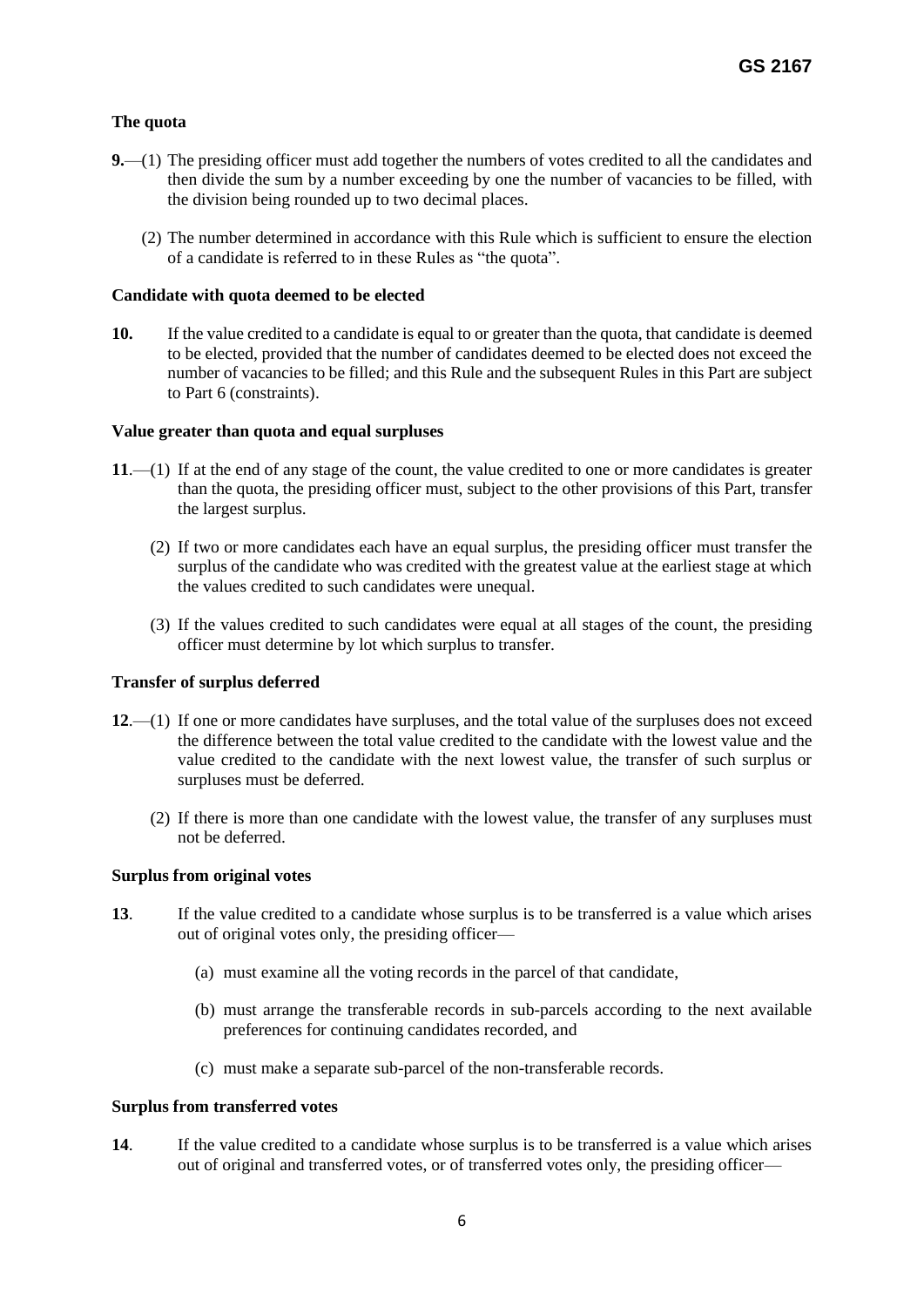- (a) must examine all the voting records contained in the sub-parcel last received by that candidate,
- (b) must arrange the transferable records in further sub-parcels according to the next available preferences for continuing candidates recorded, and
- (c) must make a separate sub-parcel of the non-transferable records.

#### **Ascertainment of values**

**15**. In a case under Rule 13 or 14, the presiding officer must ascertain the number of voting records and their total value in each sub-parcel of transferable records and in the sub-parcel of nontransferable records.

#### **Surplus equal to or greater than total value of transferable records**

- **16**.—(1) If the surplus is equal to or greater than the total value of the voting records in the sub-parcels of transferable records, the presiding officer must transfer each record in the sub-parcels of transferable records to the continuing candidate indicated as the voter's next available preference, each voting record being transferred at the value at which it was received by the candidate whose surplus is being transferred.
	- (2) When the surplus is greater than the total value of the sub-parcels of transferable voting records, the non-transferable records must be set aside as not effective, at a value which is equal to the difference between the surplus and the total value of the sub-parcels of transferable records.

#### **Surplus less than total value of transferable records**

- **17**.—(1) If the surplus is less than the total value of the transferable records, the presiding officer must transfer each record in each sub-parcel of transferable records to the continuing candidate indicated as the voter's next available preference.
	- (2) The value at which each record is to be transferred must be ascertained by dividing the surplus by the total number of transferable records, such transfer value being calculated to two decimal places, with any remainder being disregarded; but the consequential loss of value must be recorded.

#### **Candidate deemed to be elected after transfer of a surplus**

**18.** If, after the transfer of a surplus, the value credited to a continuing candidate is equal to or greater than the quota, that candidate is deemed to be elected, provided that the number of candidates deemed to be elected does not exceed the number of vacancies to be filled.

## PART 5

## EXCLUSION OF CANDIDATE

### **Candidate with lowest value excluded**

**19**. If at the end of any stage of the count no candidate has a surplus other than a surplus whose transfer is deferred, and one or more vacancies remain unfilled, the presiding officer must exclude the candidate credited with the lowest value.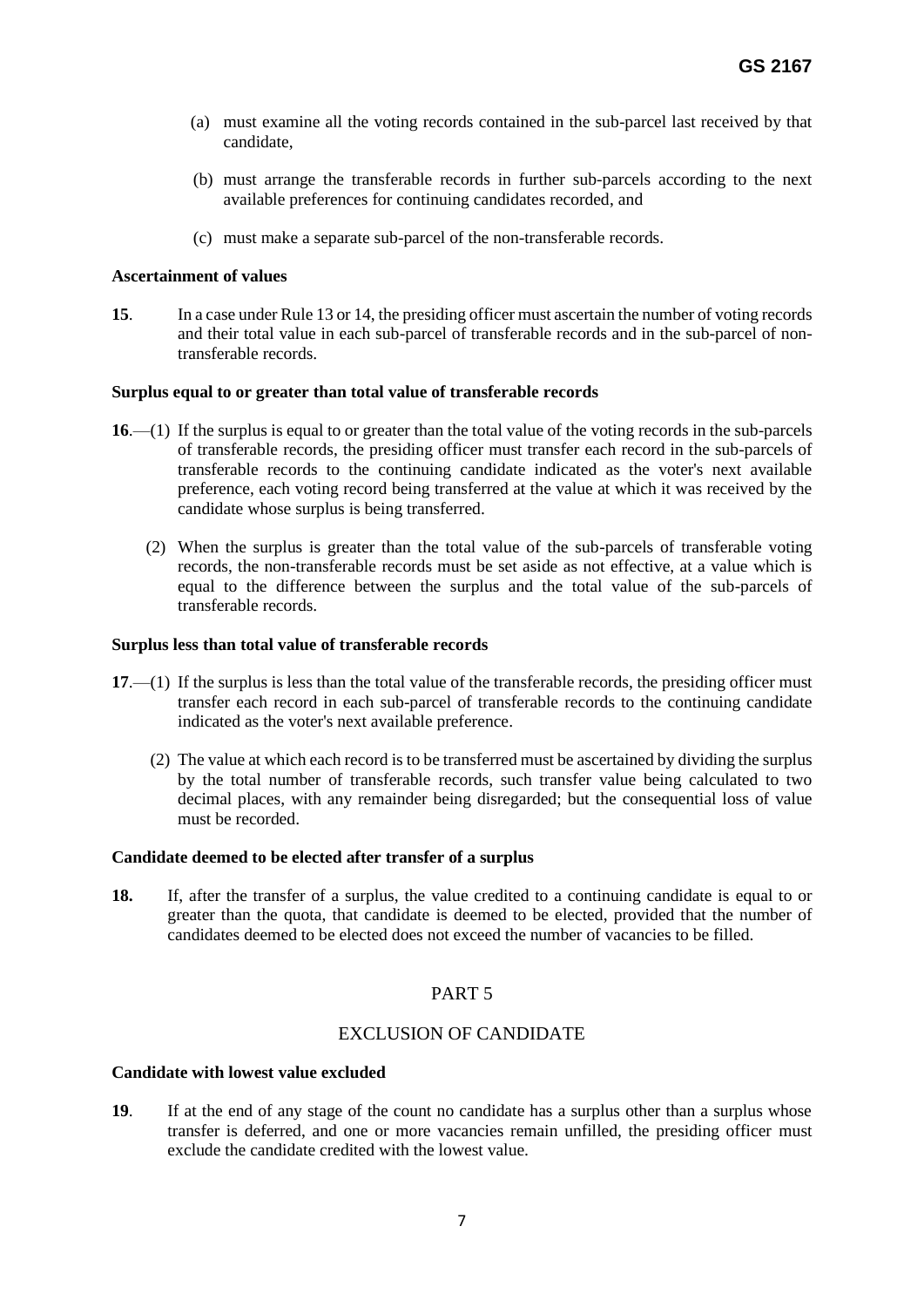### **Selection of candidate for exclusion**

- **20**.—(1) If, when a candidate is to be excluded, two or more candidates are each credited with the same lowest value, the presiding officer must exclude the candidate (of those two or more) who was credited with the lowest value at the earliest stage at which they were credited with unequal values.
	- (2) If the relevant candidates were each credited with the same value at all stages of the count, the presiding officer must determine by lot which of those candidates to exclude.

### **Transfer of votes of excluded candidate**

- **21.—**(1) The voting records of the excluded candidate must be rearranged in parcels according to transfer value, and the parcel of voting records of highest transfer value must be first transferred.
	- (2) The presiding officer must cause the voting records in the parcel to be arranged in sub-parcels according to next available preferences for continuing candidates and must credit the continuing candidates with the value of the voting records received.
	- (3) Non-transferable records must be set aside, and their value recorded.
	- (4) The parcels of voting records of lower transfer values must similarly be transferred in turn in descending order of transfer value.

### **Candidate deemed elected after transfer of parcel of voting records from excluded candidate**

**22**. If, after the transfer of a parcel of voting records of any one transfer value from an excluded candidate, the value credited to a continuing candidate is equal to or greater than the quota, that candidate is deemed to be elected, provided that the number of candidates deemed to be elected does not exceed the number of vacancies to be filled.

### **Voting records transferred to be placed on top of parcel etc.**

**23**. Whenever a transfer is made under any of the preceding provisions of these Rules, each subparcel of voting records transferred must be placed on top of the parcel or sub-parcel (if any) of voting records of the candidate to whom the transfer is made; and that candidate is to be credited with a value ascertained in pursuance of these Rules.

## PART 6

## CONSTRAINTS

### **Interpretation**

- **24.**—(1) This Rule applies for the purposes of the interpretation of this Part.
	- (2) Rule 75 of the Church Representation Rules (constraints in elections) applies to an election conducted under these Rules with whatever modifications are necessary.
	- (3) "Conformant result" means the election of the required number of candidates fulfilling all the constraints in force.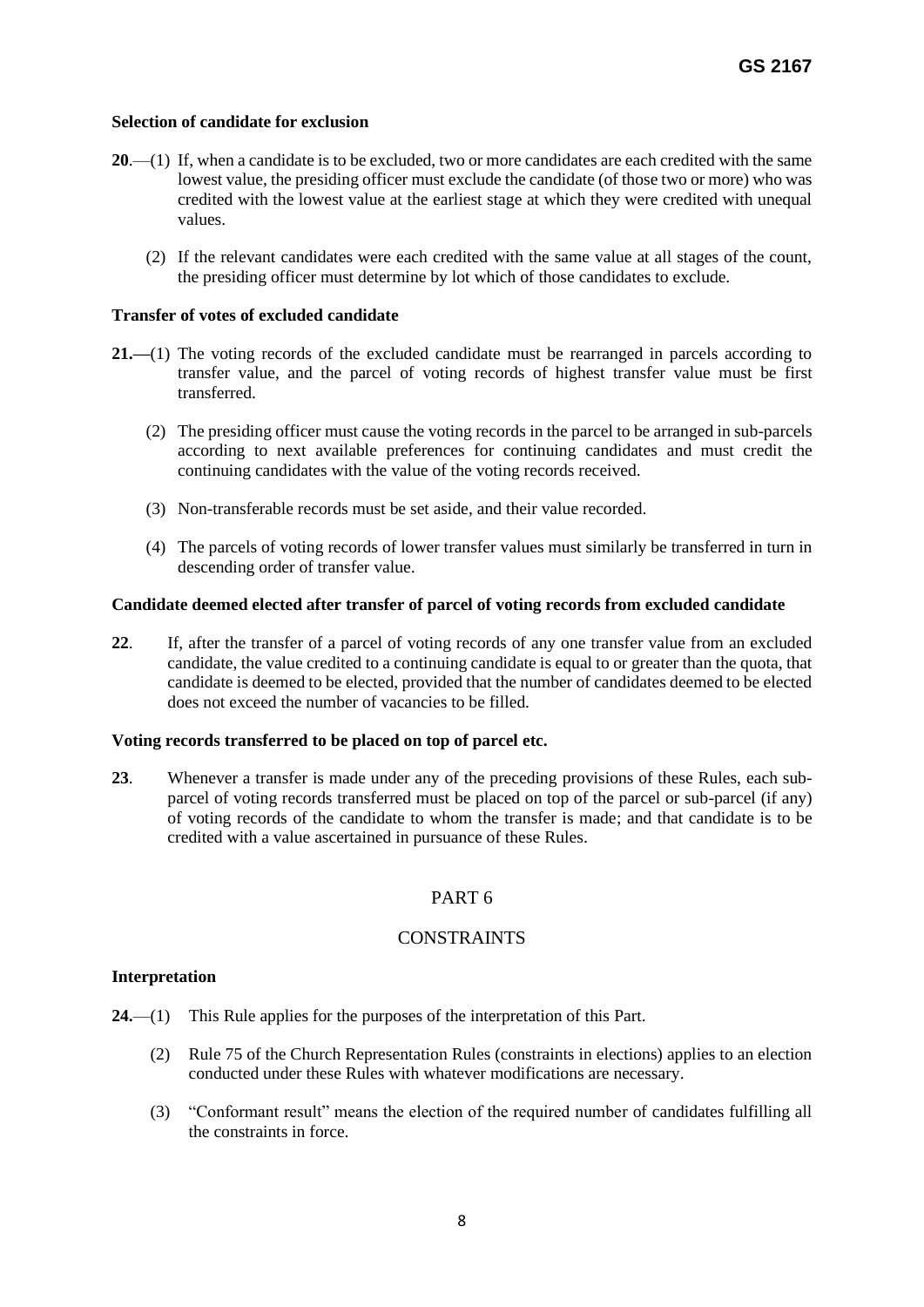- (4) "Guarded candidate" means a candidate who has not yet been deemed elected but who must eventually be elected if a conformant result is to be achieved.
- (5) "Doomed candidate' means a candidate who has not yet been excluded but who must eventually be excluded if a conformant result is to be achieved.

### **Modifications**

- **25**.—(1) For the purposes of this Part, the following Rules apply with the following modifications.
	- (2) Rule 10 has effect as if, after "provided that" there were inserted "the candidate is not required to be classified as a doomed candidate and that".
	- (3) Rule 11 has effect as if, in paragraph (1), after "one or more candidates" there were inserted "other than a doomed candidate".
	- (4) Rule 12 has effect as if, in paragraph (1), after "next lowest value,", there were inserted "ignoring for this purpose any guarded candidate,".
	- (5) Rule 17 has effect as if, in paragraph (1), after "continuing candidate", there were inserted "other than a doomed candidate".
	- (6) Rule 19 has effect as if, after "the candidate credited with the lowest value", there were inserted "other than a guarded candidate".
	- (7) Rule 21 has effect as if, in paragraph (2), after "preferences for continuing candidates", there were inserted "other than a doomed candidate".

#### **Application of constraints**

- **26.**—(1) If it is a requirement in an election that a specified number, or not more than a maximum number, or not less than a minimum number, of vacancies are to be filled by candidates of any named category, the presiding officer must conduct the count subject to the appropriate constraints.
	- (2) In an election to which Rule 35 (casual vacancies) applies, any candidate who must not be excluded must immediately be classified as guarded.
	- (3) At the beginning of the first stage of the count, and whenever a candidate is deemed elected, or is chosen for exclusion, or becomes guarded or doomed, the presiding officer must immediately ascertain whether any continuing candidate or candidates must be classified as a guarded candidate or as a doomed candidate to ensure that a conformant result is possible.
	- (4) If the value credited to two or more candidates is, at the same time, equal to or greater than the quota, they must be taken in order, largest first, in determining whether they should be deemed elected for the purposes of achieving a conformant result; and if two or more candidates have equal values, the order must be determined in the same way as for equal surpluses (as to which, see Rule 11).
	- (5) Any candidate classified as a guarded candidate remains a continuing candidate, and is to be credited with the value of any voting records transferable to that candidate at any later stage of the count, until that candidate attains the quota.
	- (6) At the end of each stage, if any candidate is classified as a doomed candidate, the next stage is the exclusion of that candidate in accordance with Rules 21 and 22; and if more than one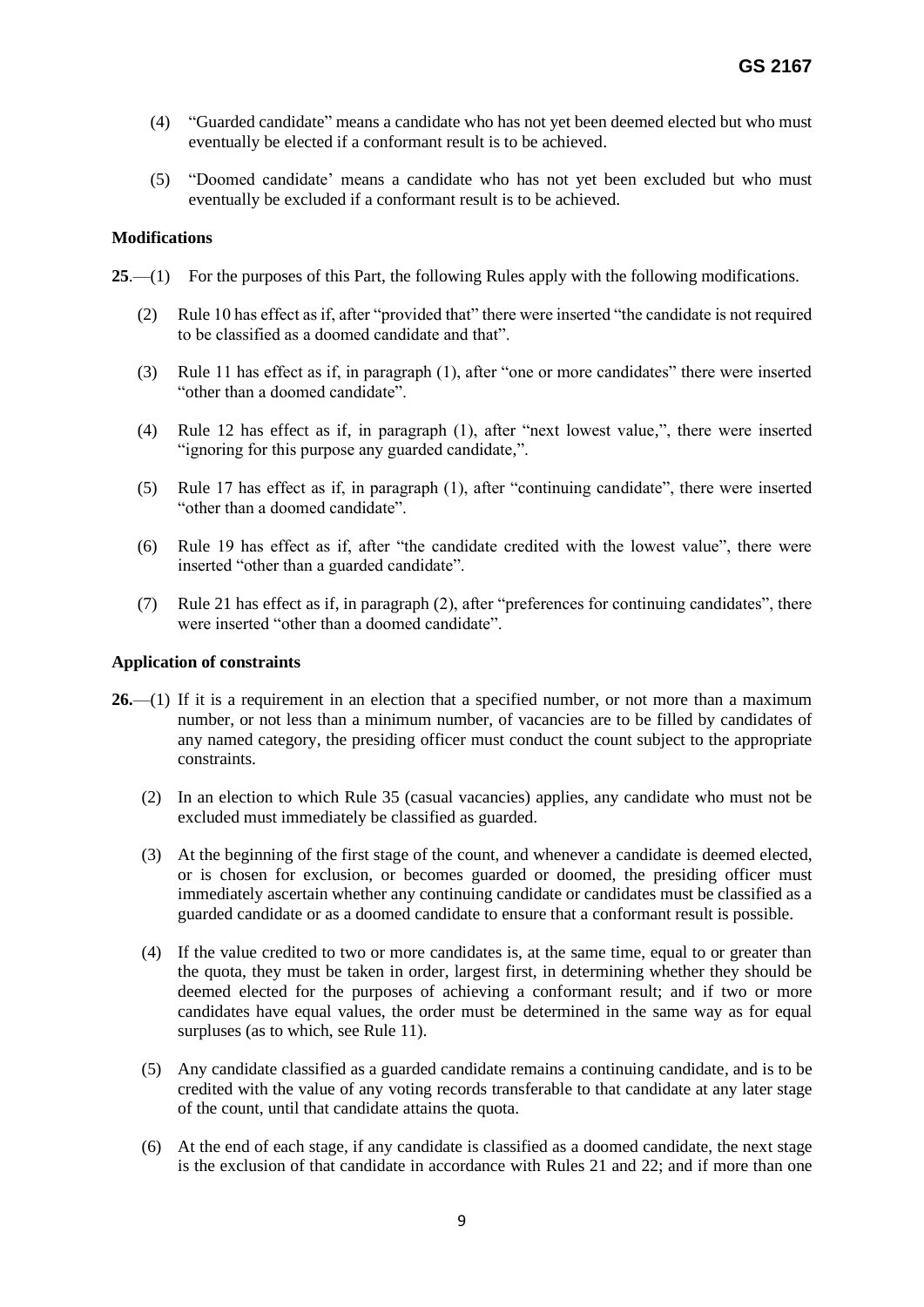candidate is classified as a doomed candidate, they are to be excluded together, with their votes being treated as if they had all been for one candidate.

 (7) At any time when the total number of candidates deemed elected together with the number of guarded candidates is equal to the number of vacancies to be filled, all guarded candidates are at that stage deemed elected in accordance with Rule 27.

## PART 7

## **MISCELLANEOUS**

### **Last vacancies**

- **27.**—(1) If, at the end of any stage of the count or following the transfer of a parcel of voting records on the exclusion of a candidate, the number of candidates deemed to be elected is equal to the number of vacancies to be filled, no further transfer is to be made.
	- (2) When the number of continuing candidates is equal to the number of vacancies remaining unfilled, the continuing candidates are deemed to be elected.
	- (3) When only one vacancy remains unfilled, and the value credited to some continuing candidate exceeds the total of the values credited to the other continuing candidates together with any surplus not transferred, that candidate is deemed to be elected.
	- (4) When the last vacancies can be filled under this Rule, no further transfer is to be made.

#### **Recording of values**

- **28.**—(1) The presiding officer must record the total of the values credited to each candidate at the end of every stage of the count.
	- (2) The record required by this Rule must include—
		- (a) the value of non-transferable records not effective, and
		- (b) the loss of value owing to the disregard of fractions.
	- (3) In the case of an election to the Lower House of a Convocation or to the House of Laity of the General Synod, the record may be in accordance with the form circulated by the provincial registrar to the presiding officer of each diocese.

#### **Recounts**

- **29.**—(1) Any candidate or an authorised agent may, at the end of any stage of the count, request the presiding officer to re-examine and recount some or all of the voting records dealt with during that stage of the count.
	- (2) The presiding officer, on receiving a request under paragraph (1), must immediately reexamine and recount accordingly the voting records indicated, making any alteration in the arrangement of the voting records in the various parcels which may be necessary in consequence of any error discovered in the recount.
	- (3) The presiding officer may also at his or her discretion recount voting records either once or more often in any case in which he or she is not satisfied as to the accuracy of any previous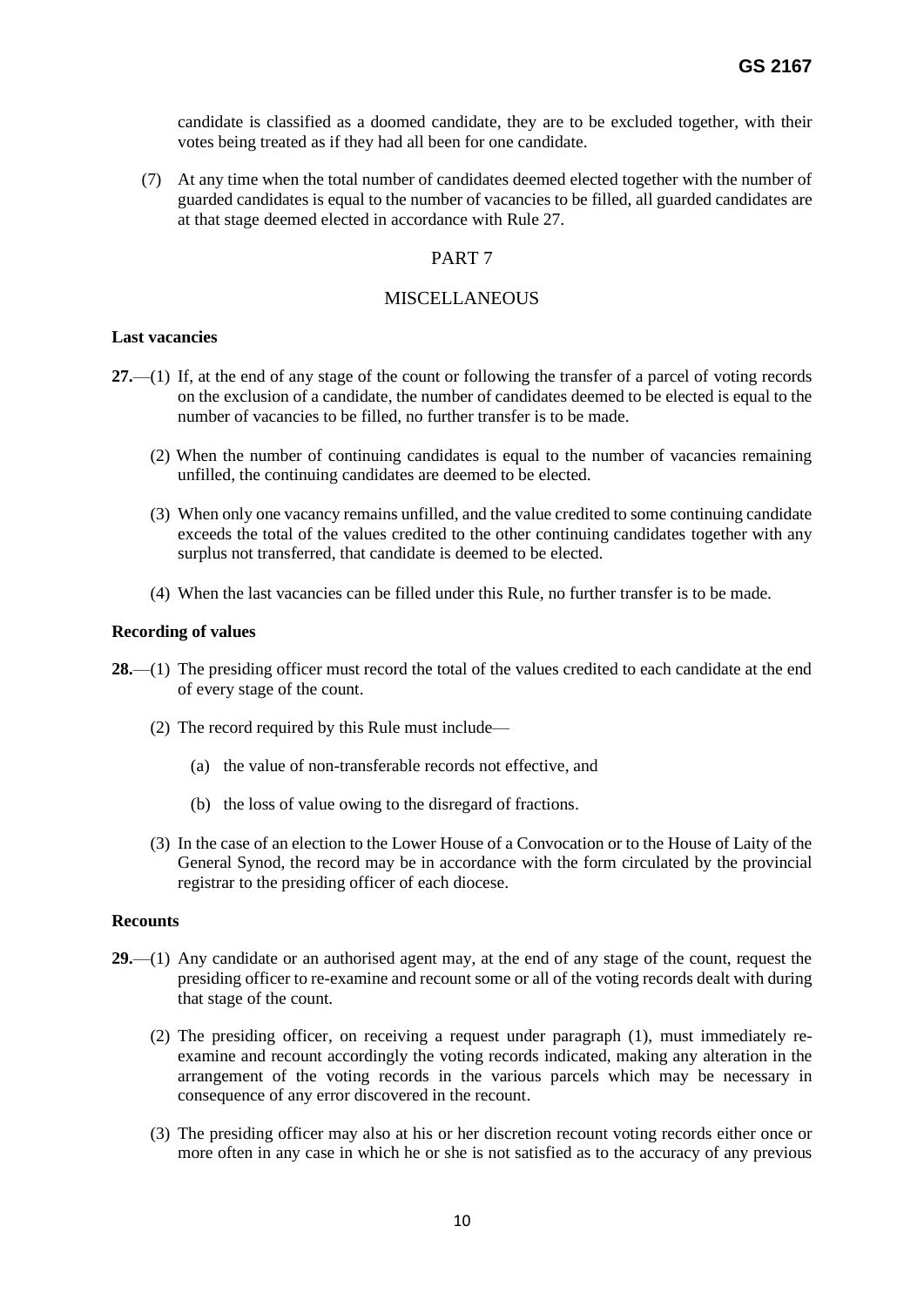counting of the votes; but this paragraph does not require the presiding officer to recount the same voting records at any given stage more than once.

 (4) When an election or any stage of the election is recounted, either on appeal or at the request of the presiding officer or of a candidate, if the original count and the recount are identical at the point when a lot must be drawn to resolve a tie, the original lot must be used to make the determination.

#### **Form of result sheet**

- **30**.—(1) When the counting of the votes has been completed in accordance with these Rules, the presiding officer must immediately prepare a result sheet showing the result of the election.
	- (2) The result sheet must include a record of—
		- (a) any transfer of votes made under these Rules,
		- (b) the total value of votes credited to each candidate after any such transfer, and
		- (c) the names of the persons elected.
	- (3) The operation of these Rules, in their application to an election to the Lower House of a Convocation or to the House of Laity of the General Synod, must be illustrated in a form prepared by the provincial registrar and circulated to the presiding officer of each diocese or in a substantially similar form.

#### **Deposit, inspection and display of result sheet**

**31**.—(1) A copy of the result sheet signed by the presiding officer must—

- (a) in the case of an election conducted in accordance with the Standing Orders of the General Synod, be deposited as soon as possible in the General Synod Office and, for six months after the date of the count, be available during the customary hours for inspection by anybody qualified to vote in the election;
- (b) in the case of an election to or by a diocesan synod, be deposited as soon as possible in the diocesan office and, for six months after the date of the count, be available during the customary hours for inspection by anybody qualified to vote in the election.
- (2) This Rule does not apply to—
	- (a) an election to the Upper House of a Convocation, as to which see Rule 14(8) and (9) of the Convocations (Election to Upper House) Rules 2020,
	- (b) an election to the Lower House of a Convocation, as to which see Rules 29(8) to (10) and 40(8) and (9) of the Clergy Election Rules 2020, or
	- (c) an election to the House of Laity of the General Synod, as to which see Rules 11(8) and (9) and 23(8) and (9) of the House of Laity Election Rules 2020.

#### **Notification of result**

**32**.—(1) In an election conducted by means of an elections portal or by post, the presiding officer must, within ten days of the declaration of the result, send each candidate and each of the relevant persons—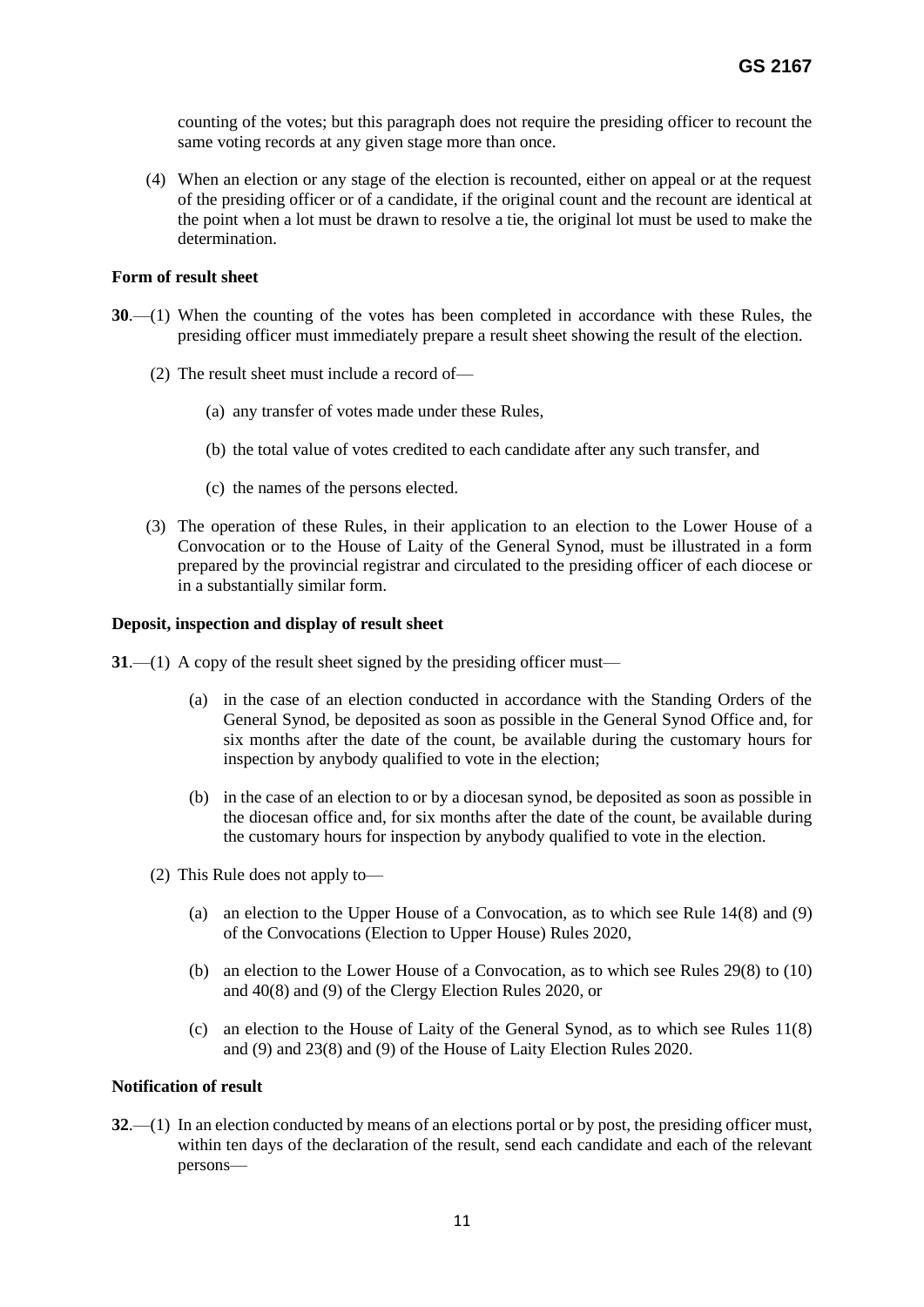- (a) a full return signed by the presiding officer showing the names and addresses of those elected, and
- (b) a copy of the result sheet.
- (2) The "relevant persons" are—
	- (a) in the case of an election to or by a diocesan synod, the secretary of that synod;
	- (b) in the case of an election to a deanery synod, the secretary of the deanery synod and the diocesan electoral registration officer.
- (3) This Rule does not apply to—
	- (a) an election to the Upper House of a Convocation, as to which see Rule 14(6) of the Convocations (Election to Upper House) Rules 2020,
	- (b) an election to the Lower House of a Convocation, as to which see Rules 29(6) and 40(6) of the Clergy Election Rules 2020, or
	- (c) an election to the House of Laity of the General Synod, as to which see Rules 11(6) and 23(6) of the House of Laity Election Rules 2020.

#### **Preservation of voting records**

- **33**.—(1) The presiding officer must ensure that the valid voting records received by the presiding officer for the purposes of any election are preserved for a period of not less than six months beginning with the date of the count.
	- (2) This Rule does not apply to—
		- (a) an election to the Upper House of a Convocation, as to which see Rule 13(8) of the Convocations (Election to Upper House) Rules 2020,
		- (b) an election to the Lower House of a Convocation, as to which see Rules 28(12) and 39(9) of the Clergy Election Rules 2020, or
		- (c) an election to the House of Laity of the General Synod, as to which see Rules 10(12) and 22(9) of the House of Laity Election Rules 2020.

#### **Procedure on appeals**

- **34.**—(1) If, on an appeal, any voting records counted by the presiding officer are rejected as invalid, or any rejected voting records are declared valid, the person or persons with the function of deciding the appeal, may direct some or all of the voting records to be recounted and the result of the election to be ascertained in accordance with these Rules.
	- (2) If, on an appeal, the decision of the presiding officer on any operation is reversed, the operation in question and all operations subsequent to it are void and the person or persons with the function of deciding the appeal—
		- (a) must direct what operation is to be made in place of the operation in question, and
		- (b) must cause the subsequent operations to be carried out and the result of the election to be ascertained in accordance with these Rules.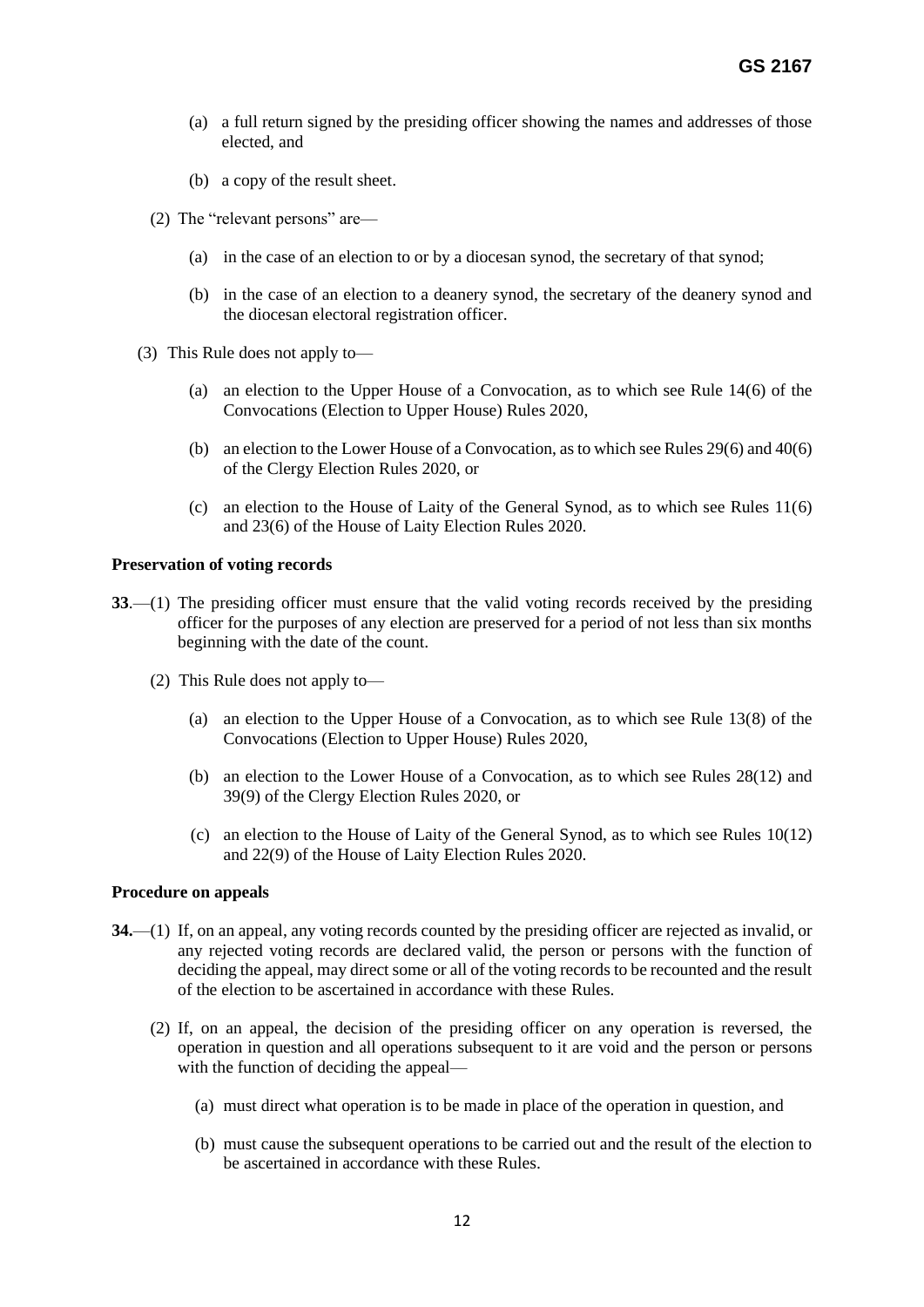## **Casual vacancies**

- **35**.—(1) Where a casual vacancy is to be filled by a fresh election, the presiding officer must conduct that election in accordance with these Rules.
	- (2) Where, in an election conducted under these Rules, there is a requirement that a casual vacancy is to be filled by recounting the original voting records or that it may be filled in that way and a decision to that effect has been taken by the appropriate body, the presiding officer must conduct the election in accordance with the following paragraphs of this Rule.
	- (3) Where the election is to be conducted by the voting records of a general election, the number of persons to be elected is to be the same as in the general election, provided that no continuing candidate elected during the original count is excluded.
	- (4) Where the election is to be conducted by the voting records of an election other than the general election, the number of persons to be elected is to be calculated by adding together the number of persons previously elected using these voting records who are still continuing as elected persons, and the number of casual vacancies to be filled, provided that no continuing candidate elected during the original count is to be excluded.
	- (5) The presiding officer must ask every candidate not elected in the previous election but who is still qualified for election if he or she consents to serve.
	- (6) If the number of candidates is the same as or fewer than the places to be filled and the candidate or (if there is more than one) each of them so consents, the candidate is deemed elected to fill the vacancy.
	- (7) If more candidates than the places to be filled so consent, the votes validly cast in the preceding election must be recounted from the beginning in accordance with these Rules, the presiding officer having first withdrawn those candidates who do not consent or are no longer eligible for election.
	- (8) Paragraphs (2) to (7) do not apply (except for the purposes of Rule 26(2)) to—
		- (a) an election to the Upper House of a Convocation, as to which see Rule 20 of the Convocations (Election to Upper House) Rules 2020,
		- (b) an election to the Lower House of a Convocation, as to which see Rule 45 of the Clergy Election Rules 2020, or
		- (c) an election to the House of Laity of the General Synod, as to which see Rule 27 of the House of Laity Election Rules 2020.

### **Count by computer**

- **36.**—(1) The presiding officer may determine that a computer program is to be used in the count of an election, in so far as it is conducted by post or in person.
	- (2) The computer program to be used must be certified by the company known at the date on which these Rules are made as Electoral Reform Services Limited as consistent with these Rules, subject to the following modifications.
	- (3) Rules 11 and 20 have effect as if, for the provision for determination by lot, there were substituted provision for determination by means of a random number.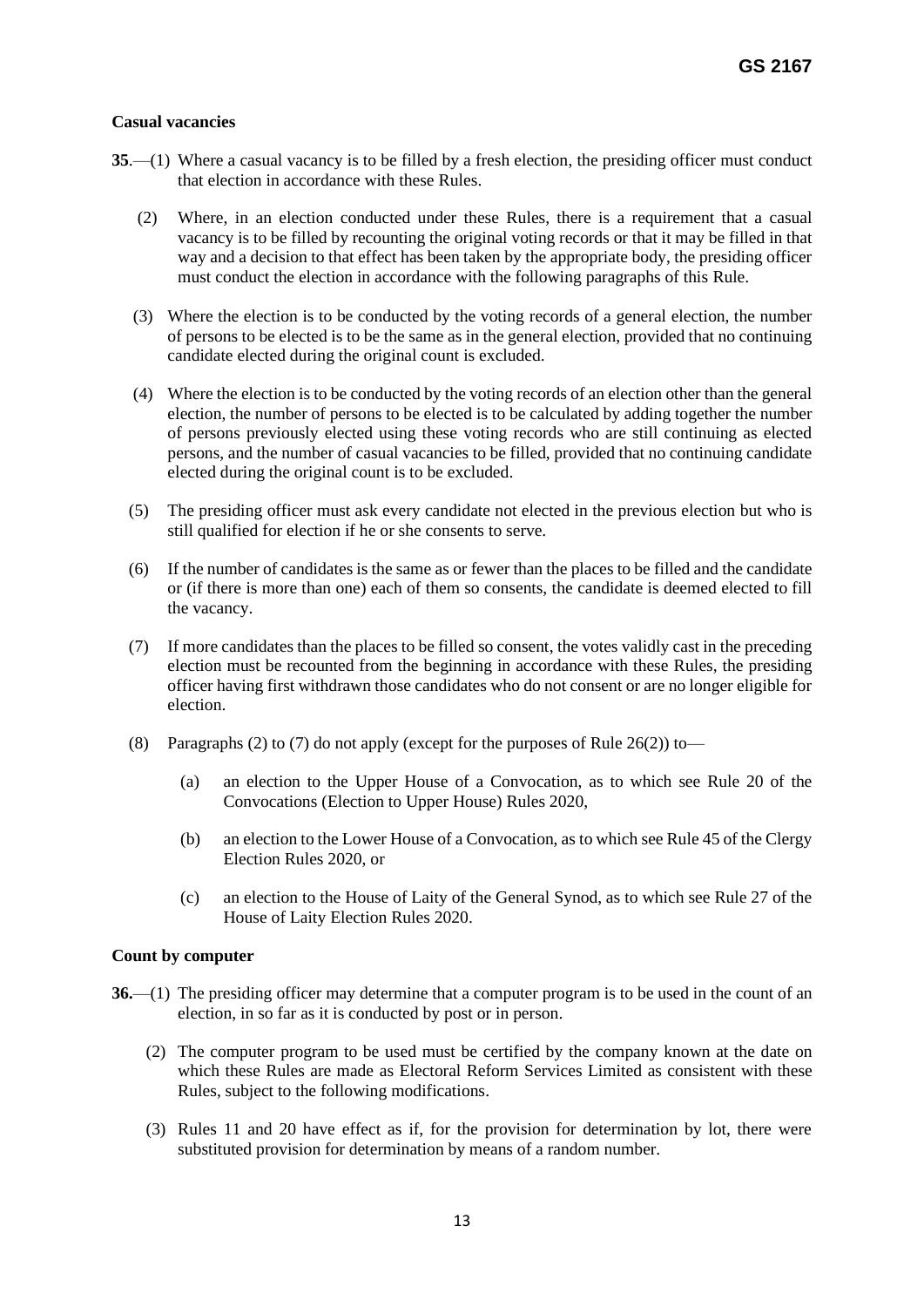- (4) Rule 29 has effect as if, for paragraphs (1) to (3) there were substituted—
	- "(1) The presiding officer may, and at the request of a candidate or an authorised agent must, verify the accuracy of the manual input into the computer, making any alteration to that input which may be necessary in consequence of any error discovered."

#### **Revocation and transitional provision**

**37.**—(1) The Single Transferable Vote Regulations 1990 to 2015 are revoked.

 (2) Where, immediately before the commencement of these Rules, nomination papers for an election have already been issued, these Rules apply in relation to the election as if they had been in force at the time when the nomination papers were issued.

Made this …………….. day of ………………………2020

*Signature*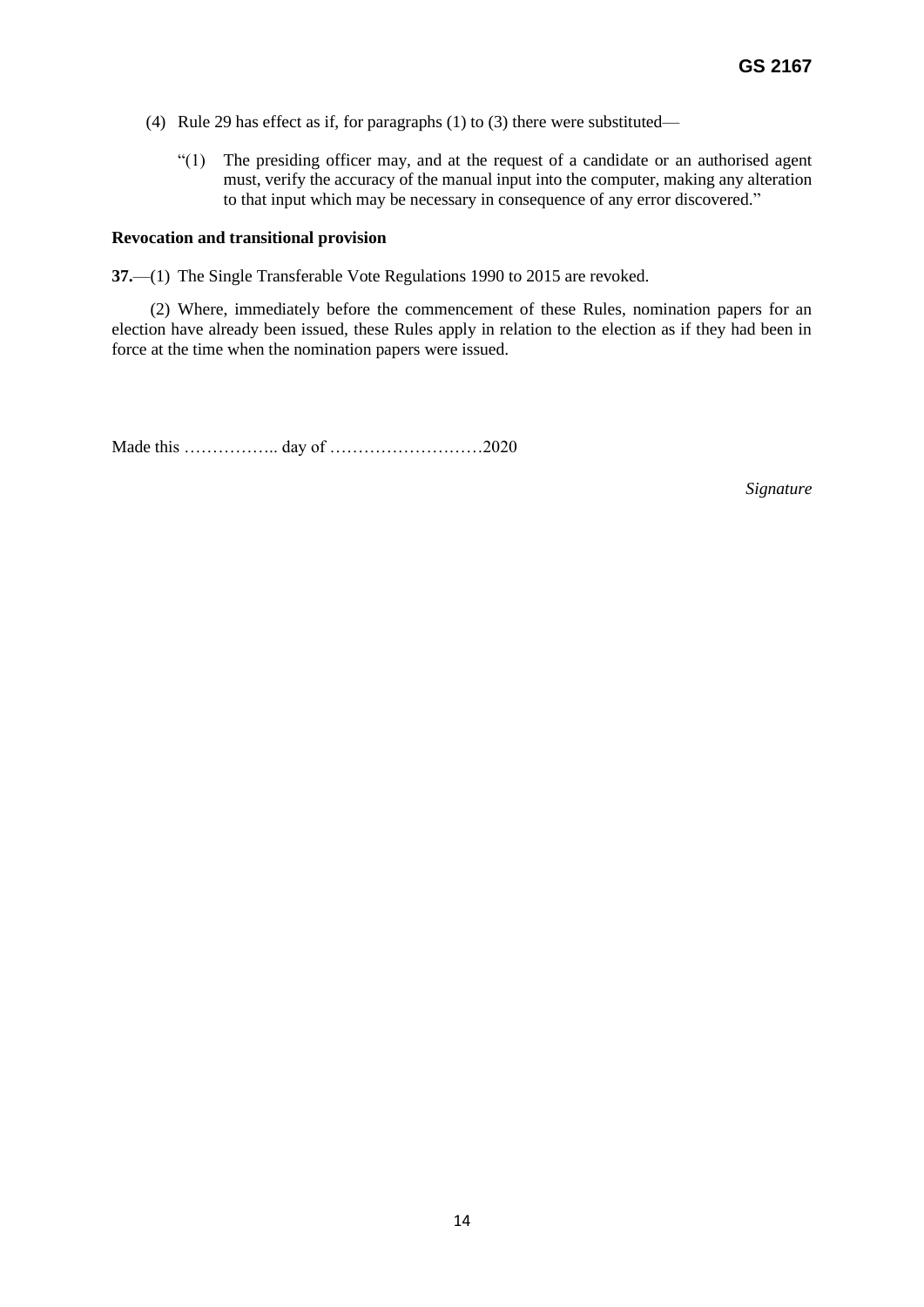### **APPENDIX I (NOT FORMING PART OF THE RULES)**

### **Elections which include Constraints on the choice made by electors.**

*The text of Parts 4 and 5 as modified by Rule 25 (constraints on choice made by electors) is as follows:*

## PART 4

## QUOTA AND SURPLUS

#### **Sorting and counting voting records**

- **8.**—(1) The presiding officer, after rejecting any voting records that are invalid, must cause the valid voting records to be arranged in parcels according to the first preferences recorded for each candidate.
	- (2) The presiding officer must count the number of voting records in each parcel and must credit each candidate with a number of votes equal to the number of valid voting records on which a first preference has been recorded for that candidate.

#### **The quota**

- **9.**—(1) The presiding officer must add together the numbers of votes credited to all the candidates and then divide the sum by a number exceeding by one the number of vacancies to be filled, with the division being rounded up to two decimal places.
	- (2) The number determined in accordance with this Rule which is sufficient to ensure the election of a candidate is referred to in these Rules as "the quota".

#### **Candidate with quota deemed to be elected**

**10.** If the value credited to a candidate is equal to or greater than the quota, that candidate is deemed to be elected, provided that the candidate is not required to be classified as a doomed candidate and that the number of candidates deemed to be elected does not exceed the number of vacancies to be filled; and this Rule and the subsequent Rules of this Part are subject to Part 6 (constraints).

#### **Value greater than quota**

- **11**.—(1) If at the end of any stage of the count, the value credited to one or more candidates other than a doomed candidate is greater than the quota, the presiding officer must, subject to the other provisions of this Part, transfer the largest surplus.
	- (2) If two or more candidates each have an equal surplus, the presiding officer must transfer the surplus of the candidate who was credited with the greatest value at the earliest stage at which the values credited to such candidates were unequal.
	- (3) If the values credited to such candidates were equal at all stages of the count, the presiding officer must determine by lot which surplus to transfer.

### **Transfer of surplus deferred**

**12**.—(1) If one or more candidates have surpluses, and the total value of the surpluses does not exceed the difference between the total value credited to the candidate with the lowest value and the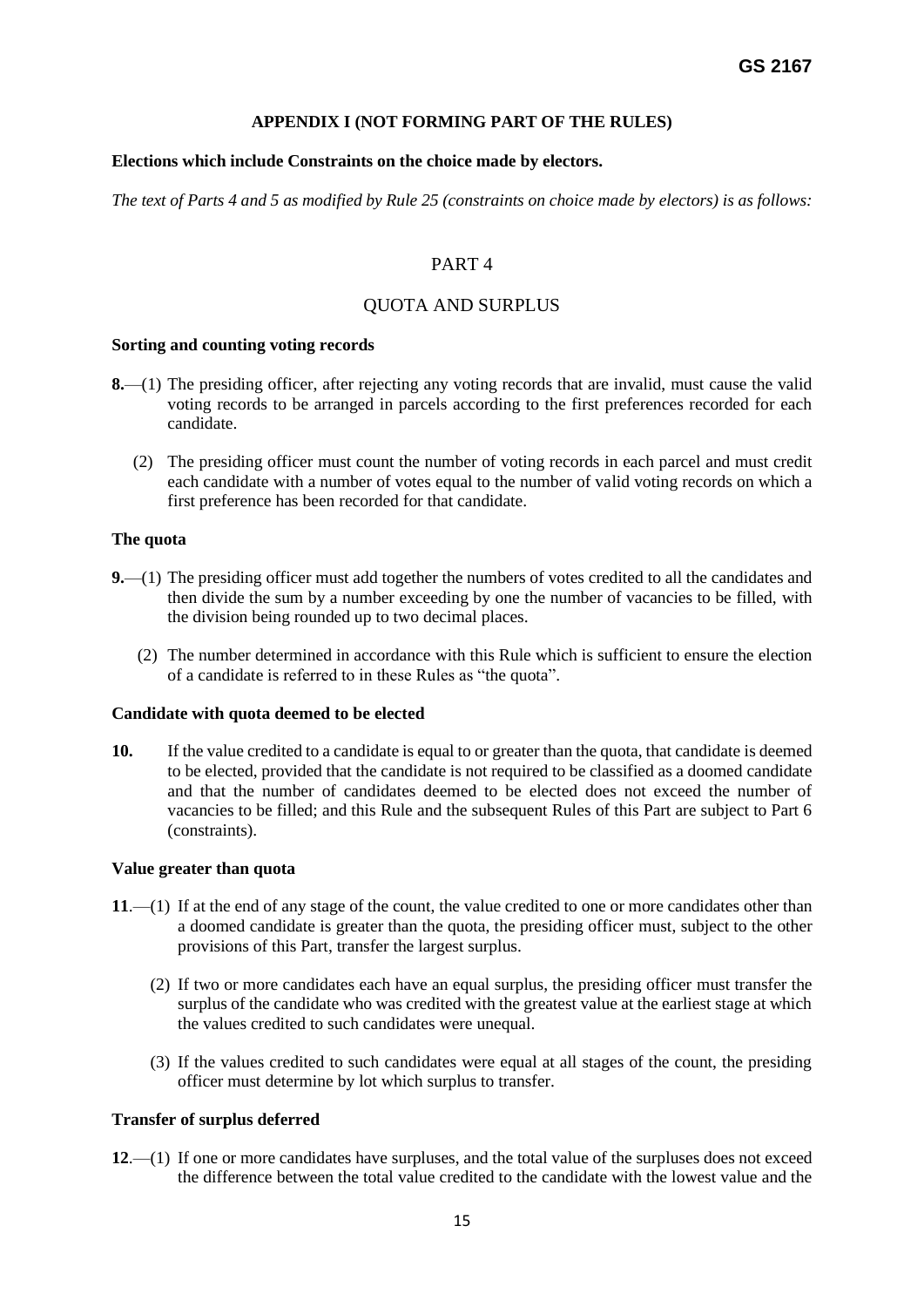value credited to the candidate with the next lowest value, ignoring for this purpose any guarded candidate, the transfer of such surplus or surpluses must be deferred.

(2) If there is more than one candidate with the lowest value, the transfer of any surpluses must not be deferred.

#### **Surplus from original votes**

- **13**. If the value credited to a candidate whose surplus is to be transferred is a value which arises out of original votes only, the presiding officer—
	- (a) must examine all the voting records in the parcel of that candidate,
	- (b) must arrange the transferable records in sub-parcels according to the next available preferences for continuing candidates recorded, and
	- (c) must make a separate sub-parcel of the non-transferable records.

#### **Surplus from transferred votes**

- **14**. If the value credited to a candidate whose surplus is to be transferred is a value which arises out of original and transferred votes, or of transferred votes only, the presiding officer—
	- (a) must examine all the voting records contained in the sub-parcel last received by that candidate,
	- (b) must arrange the transferable records in further sub-parcels according to the next available preferences for continuing candidates recorded, and
	- (c) must make a separate sub-parcel of the non-transferable records.

#### **Ascertainment of values**

**15**. In a case under Rule 13 or 14, the presiding officer must ascertain the number of voting records and their total value in each sub-parcel of transferable records and in the sub-parcel of nontransferable records.

#### **Surplus equal to or greater than total value of transferable records**

- **16**.—(1) If the surplus is equal to or greater than the total value of the voting records in the sub-parcels of transferable records, the presiding officer must transfer each record in the sub-parcels of transferable records to the continuing candidate indicated as the voter's next available preference, each voting record being transferred at the value at which it was received by the candidate whose surplus is being transferred.
	- (2) When the surplus is greater than the total value of the sub-parcels of transferable voting records, the non-transferable records must be set aside as not effective, at a value which is equal to the difference between the surplus and the total value of the sub-parcels of transferable records.

#### **Surplus less than total value of transferable records**

**17**.—(1) If the surplus is less than the total value of the transferable records, the presiding officer must transfer each record in each sub-parcel of transferable records to the continuing candidate other than a doomed candidate indicated as the voter's next available preference.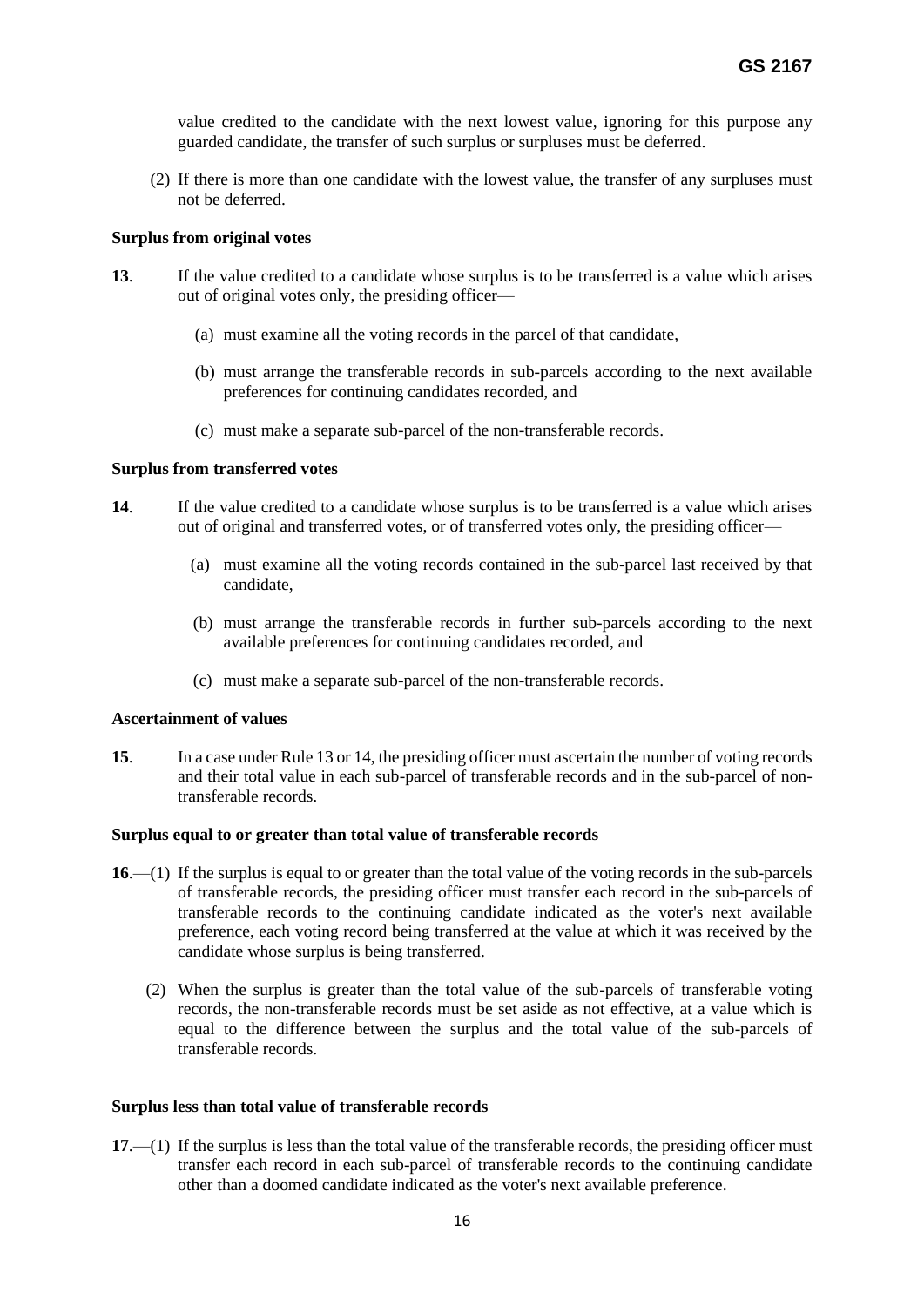(2) The value at which each record is to be transferred must be ascertained by dividing the surplus by the total number of transferable records, such transfer value being calculated to two decimal places, with any remainder being disregarded; but the consequential loss of value must be recorded.

#### **Candidate deemed to be elected after transfer of a surplus**

**18.** If, after the transfer of a surplus, the value credited to a continuing candidate is equal to or greater than the quota, that candidate is deemed to be elected, provided that the number of candidates deemed to be elected does not exceed the number of vacancies to be filled.

## PART 5

## EXCLUSION OF CANDIDATE

#### **Candidate with lowest value excluded**

**19**. If at the end of any stage of the count no candidate has a surplus other than a surplus whose transfer is deferred, and one or more vacancies remain unfilled, the presiding officer must exclude the candidate credited with the lowest value other than a guarded candidate.

#### **Selection of candidate for exclusion**

- **20**.—(1) If, when a candidate is to be excluded, two or more candidates are each credited with the same lowest value, the presiding officer must exclude the candidate (of those two or more) who was credited with the lowest value at the earliest stage at which they were credited with unequal values.
	- (2) If the relevant candidates were each credited with the same value at all stages of the count, the presiding officer must determine by lot which of those candidates to exclude.

### **Transfer of votes of excluded candidate**

- **21.—**(1) The voting records of the excluded candidate must be rearranged in parcels according to transfer value, and the parcel of voting records of highest transfer value must be first transferred.
	- (2) The presiding officer must cause the voting records in the parcel to be arranged in sub-parcels according to next available preferences for continuing candidates other than a doomed candidate and must credit such continuing candidates with the value of the voting records received.
	- (3) Non-transferable records must be set aside, and their value recorded.
	- (4) The parcels of voting records of lower transfer values must similarly be transferred in turn in descending order of transfer value.

### **Candidate deemed elected after transfer of parcel of voting records from excluded candidate**

**22**. If, after the transfer of a parcel of voting records of any one transfer value from an excluded candidate, the value credited to a continuing candidate is equal to or greater than the quota, that candidate is deemed to be elected, provided that the number of candidates deemed to be elected does not exceed the number of vacancies to be filled.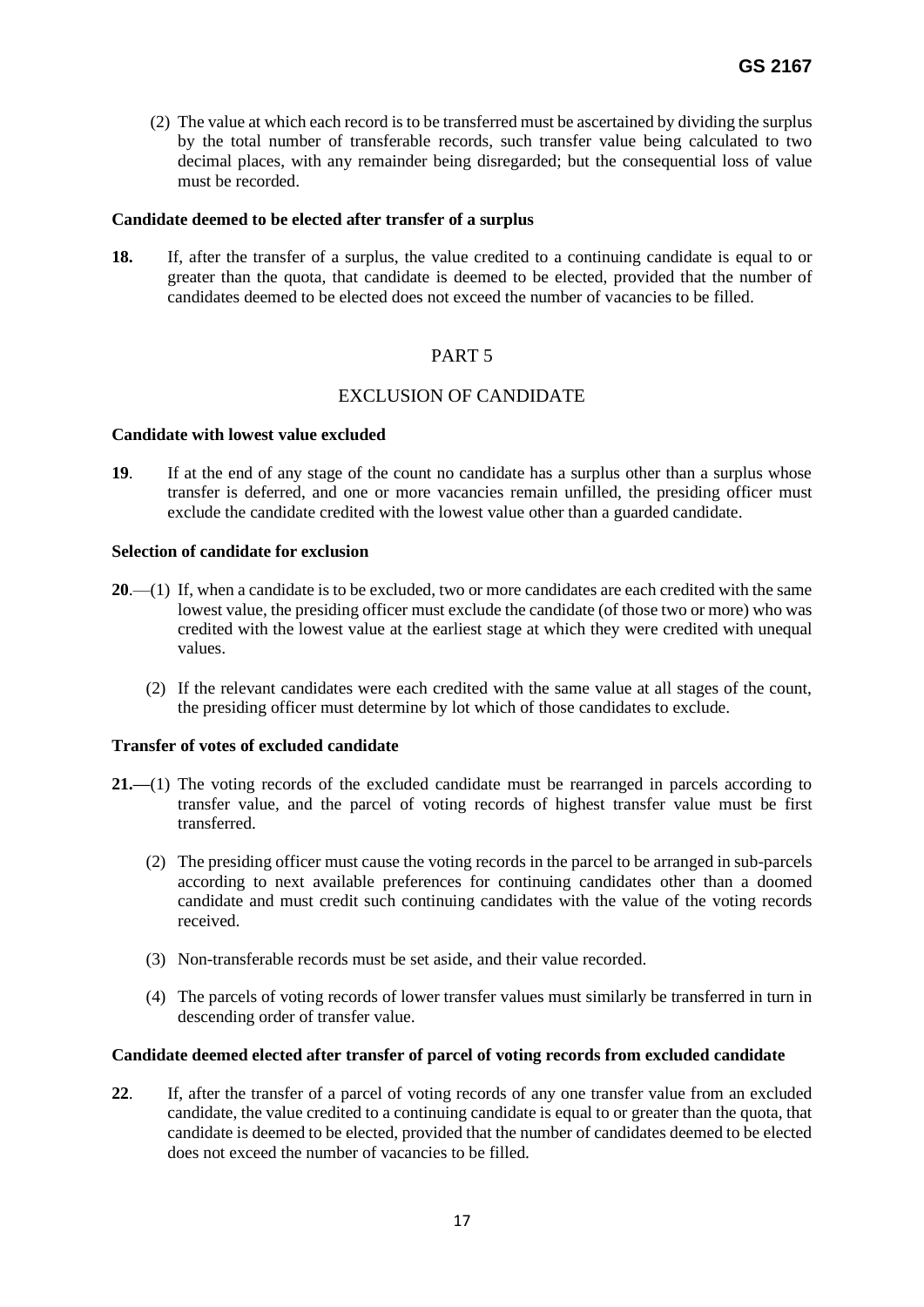## **Voting records transferred to be placed on top of parcel etc.**

**23**. Whenever a transfer is made under any of the preceding provisions of these Rules, each subparcel of voting records transferred must be placed on top of the parcel or sub-parcel (if any) of voting records of the candidate to whom the transfer is made; and that candidate is to be credited with a value ascertained in pursuance of these Rules.